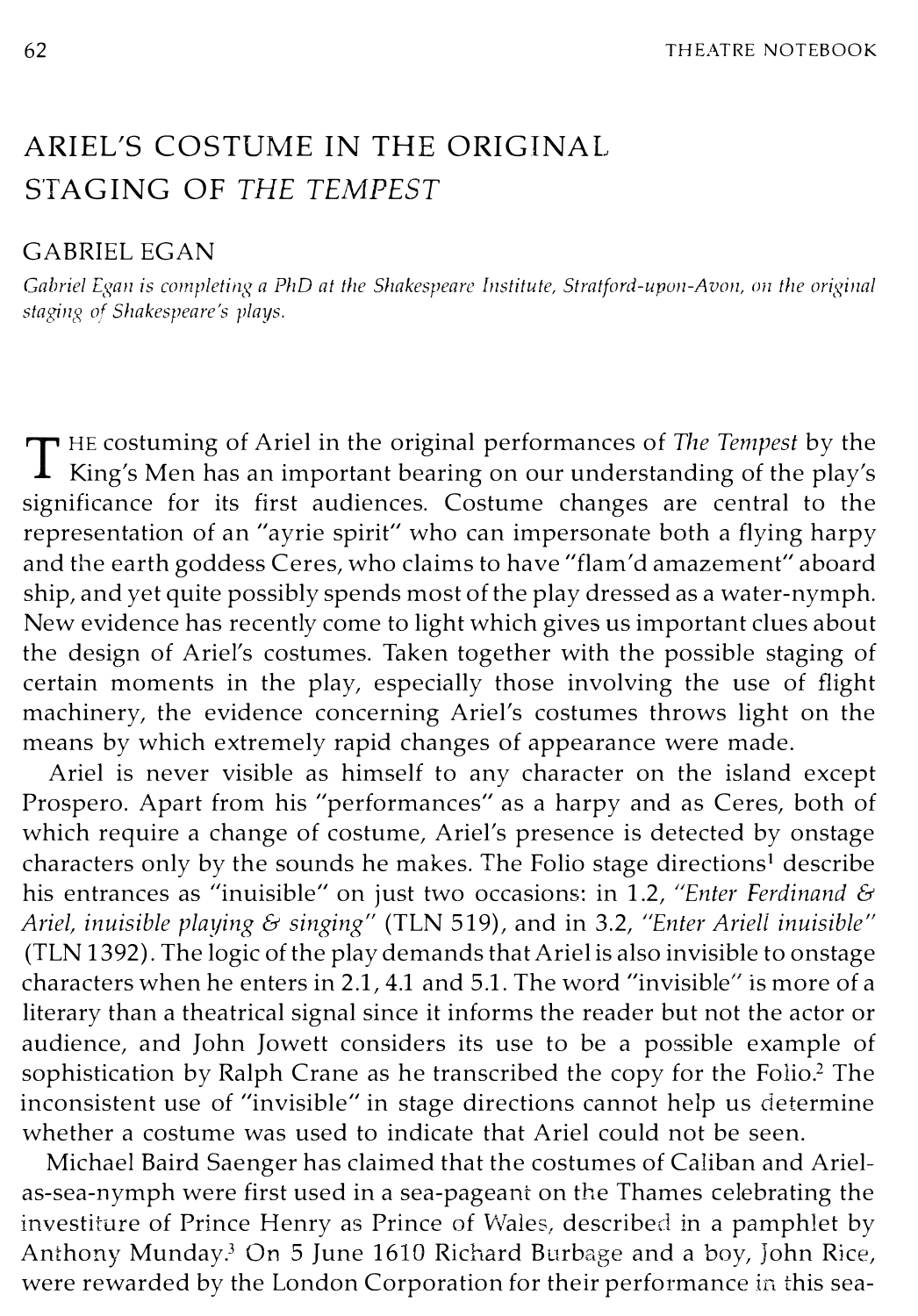pageant by being allowed to keep the expensive costumes that they wore. Munday builds up to the appearance of the actors thus:

Wherefore let vs thinke of Neptune, that out of his spacious watrie wildernes, he then suddenly sent a huge Whale and a Dolphin, and by the power of his commanding Trident, had seated two of his choycest Trytons on them, altring their deformed Sea-shapes, bestowing on them the borrowed bodies of two absolute Actors, euen the verie best our instat time can yeeld; & personating in them, the seuerall Genii of Corinea, the beautifull Queene of Cornewall, and Amphion the Father of hermonie or Musick.<sup>4</sup>

Munday's description inverts the impersonation and describes the tritons as being made man-like, which presumably means that they are made into bipeds in order to sit astride their mounts. But the impersonation does not end there. One of the tritons has to play the part of Corinea and the other Amphion. In an extended literary "stage direction" which recreates the scene for the reader, Munday describes Corinea's approach to Prince Henry:

CORINEA, a very fayre and beautifull Nimphe, representing the Genius of olde Corineus Queene, and the Prouince of Cornewall, suited in her watrie habit yet riche and costly, with a Coronet of Pearles and Cockle shelles on her head, saluteth the  $PRINCE^5$ 

Saenger finds in this description strong echoes of Ariel's water-nymph costume, particularly in the coronet of pearls and cockle shells which is "a complementary sign of a sea-nymph" and which makes a "delicately ironic literalization" of Ariel's song to Ferdinand ("Full fadom fiue...") in 1.2.<sup>6</sup> Munday's "stage direction" for Burbage's "entrance" in the sea-pageant includes similar head-gear:

AMPION [sic], a graue and iudicious Prophet-like personage, attyred in his apte habits, euery way answerable to his state and profession, with his wreathe of Sea-shelles on his head, and his harpe hanging in fayre twine before him: personating the GENIUS of WALES, giueth the PRINCE this Farewell.7

Saenger's case for the costumes described by Munday being those used in the first performances of The Tempest rests on two facts: they are appropriate for Caliban and Ariel-as-sea-nymph, and they came into the possession of Burbage and Rice around the time that Shakespeare was beginning composition of the play.<sup>8</sup> An additional piece of supporting evidence, not offered by Saenger, is that Ariel's transformation into a sea-nymph must be accomplished extremely quickly, between TLN 437 and 453. Moreover, if this costume becomes his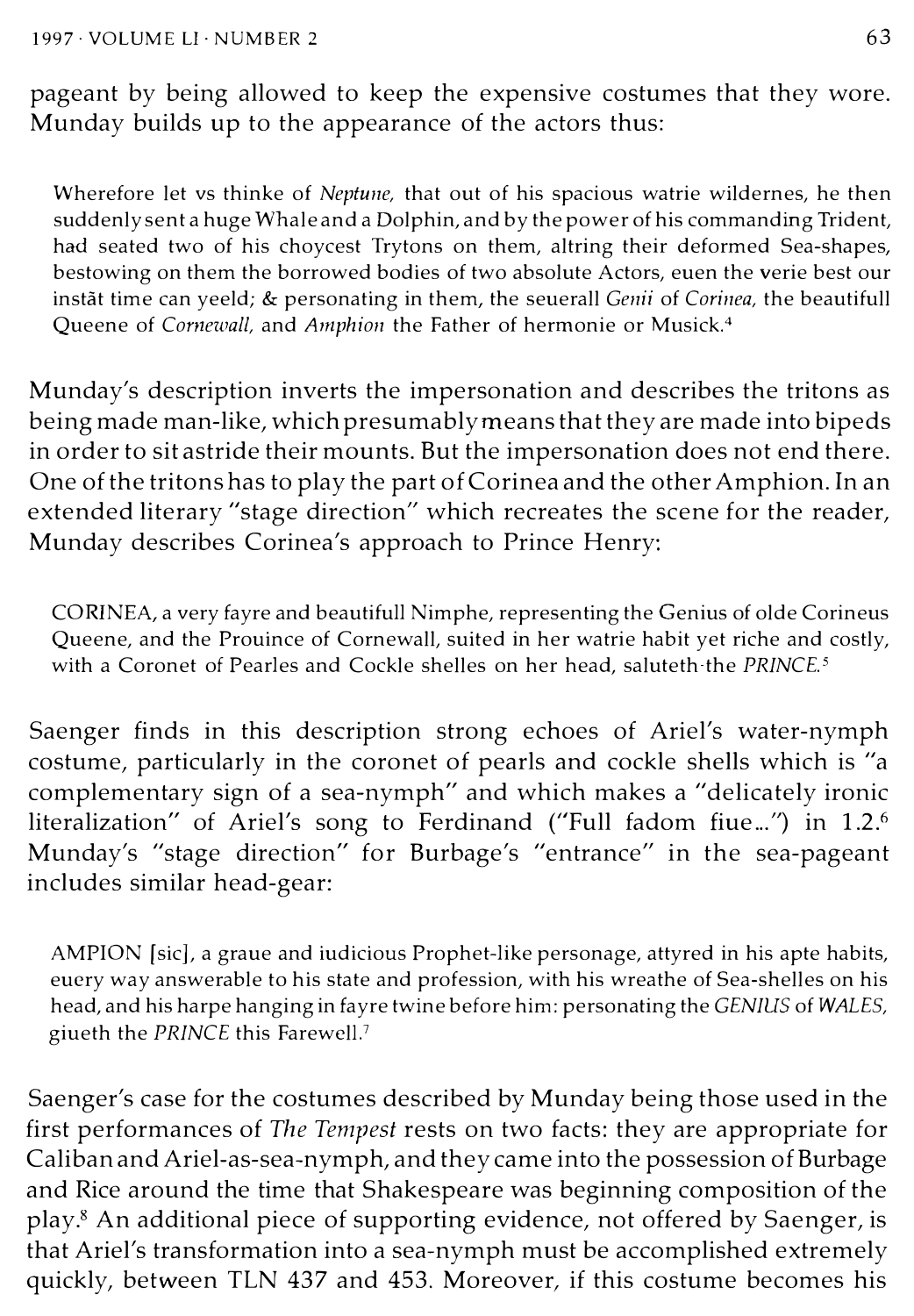64 THEATRE NOTEBOOK

normal appearance throughout the rest of the play, as Andrew Gurr has argued, he must be able to revert to it very quickly.<sup>9</sup> To establish the particular suitability of the costumes described by Munday requires an examination of the time allowed for each of Ariel's costume changes.

Ariel appears in four different costumes in the play. The costuming for his first entrance, in 1.2, is not specified in the text. Next comes the water-nymph costume he puts on at Prospero's command. The third costume is whatever makes Ariel be "like a Harpey" in 3.3, the banquet scene, and the fourth is the costume that transforms him into Ceres for the masque in 4.1. It is not clear from the text as we have it whether the water-nymph costume becomes Ariel's normal appearance for the rest of the play. It is possible that at some point Ariel removes this costume and reverts to whatever he wore on his first appearance, or even some other unnamed costume.

Gurr has undertaken a timing of Ariel's costume changes and concluded that Shakespeare was in London during the composition of the play and that by experimentation in the playhouse he determined precisely the length of time needed for each change of appearance.<sup>10</sup> Gurr notes a symmetry in the time allowed for Ariel to put on and remove his costumes, which he attributes to Shakespeare demanding the quickest possible change in each case. An examination of each costume change in turn will reveal that the situation is more complex than Gurr allows.

In 1.2 Ariel is allowed 16 lines to fulfil Prospero's command to make himself "like a N ymph o'th'Sea", between his exit at TLN 437 and his re-entrance "like a water-Nymph" at TLN 453. Gurr assumes that this change of appearance involves a costume which "takes sixteen lines to put on",<sup>11</sup> but there are other possibilities. If a costume is to be put on there are two further possibilities to be considered: the actor may remove some clothing first, or else wear the new costume over the existing one. We have no direct evidence in this case but the question becomes increasingly important as further changes of appearance are required. Whichever is done here, the 16 lines of dialogue do not allow much time for the actor playing Ariel to effect the transformation. Gurr believes that it is the water-nymph costume that confers invisibility on Ariel and that, having put it on in 1.2, he wears this continually except when wearing the harpy and Ceres costumes.I2 Ariel's invisibility is first mentioned when he is told to make himself "like a Nymph o'th'Sea" and Gurr's assumption has the dramatic advantage of providing a visual signal for the audience who have not the benefit of Crane's readerly stage directions. For the Oxford Shakespeare Stephen Orgel makes the opposite assumption, that Ariel "is no longer dressed as a water nymph<sup> $13$ </sup> when he enters to wake Gonzalo in 2.1 (TLN 999) but does not give any evidence for this, and without making it clear whether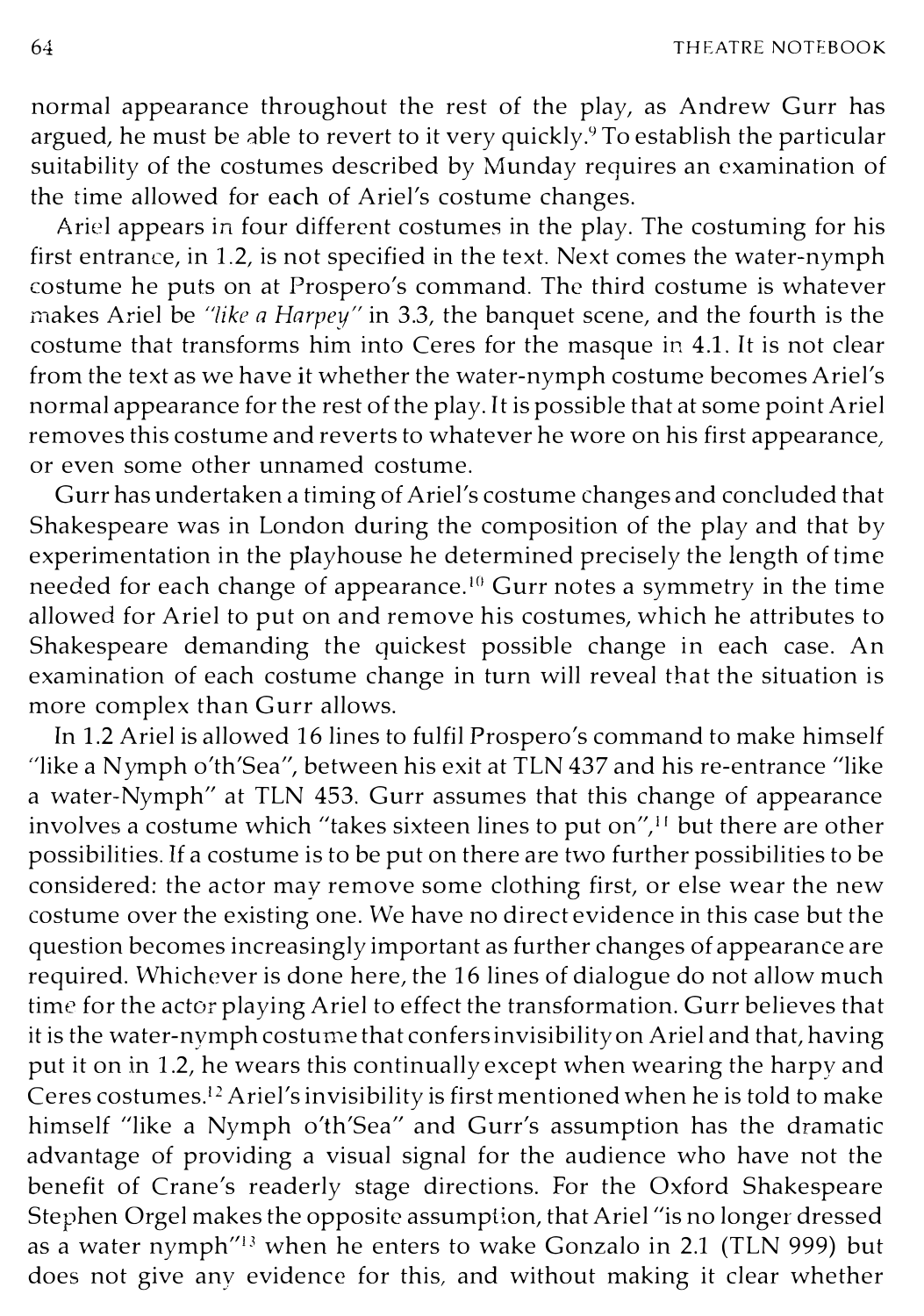the two intervening entrances (TLN 519 and 862) were without the waternymph outfit, although the song "Full fadom fiue ... " would clearly benefit from the visual effect.

Ariel's next change of appearance requires that he become "like a Harpey" for the banquet scene, 3.3. To prepare for this Ariel exits at the end of the previous scene, at TLN 1512, and 71 lines of dialogue elapse before he re-enters at TLN 1583 as the courtiers approach the banquet. As with the water-nymph costume, Gurr assumes that the harpy costume is something that Ariel puts on: "He then has seventy-one lines to dress himself with the Harpy costume and wings before entering to the courtiers and their banquet".<sup>14</sup> If so, the harpy costume is either worn over the water-nymph costume, or the 71 lines available include some allowance for removing the water-nymph costume. Both Jowett and John Cranford Adams have convincingly argued that Ariel descends from above, and if we accept this hypothesis the harpy costume might not be something Ariel "puts on" at all.15 Adams's analysis of the staging of this scene offers the possibility that the harpy costume was a kind of "car" into which the actor was strapped and then lowered over the table in a prone position.16 Adams considers this an evolutionary development from Jupiter's descent on an eagle in Cymbeline, rather than a true free-flight. The harness which attached to the suspension lines was part of the harpy costume rather than a separate item worn by the actor prior to putting on the costume.

In an analysis of the staging of gallows scenes in Elizabethan drama, and the problem of realistically representing a hanging, John H. Astington has shown examples of basketwork and canvas being used to make a harness to which the real suspension line was attached, the noose itself remaining safely free of tension.<sup>17</sup> Such constructions were designed to absorb the shock of sudden suspension and prevent injury to the actor. This technology was available from the 1570s, according to Astington, and we might wonder why it did not lead to the use of free-flight as soon as playhouses were fitted with a stage-cover. In case of failure of the suspension lines a fall from a gallows is much less dangerous than a fall from the height of the stage-cover, of course, but this does not seem to have discouraged descent within a vehicle such as a throne. These vehicles must have been sufficiently well designed and strongly built as to inspire the confidence of the actor riding them. Adams's suggestion of an evolutionary change from descent within a throne to free-flight locates the explanation within theatrical technology: the vehicle was reduced in size until it was just a harness around the actor. This new vehicle would need to be as securely fastened to its suspension lines as the throne had been whilst being as unobtrusive as the gallows-harness. Adams sees Jupiter's eagle and Ariel's harpy costume as evidence of the King's Men leading this impressive drive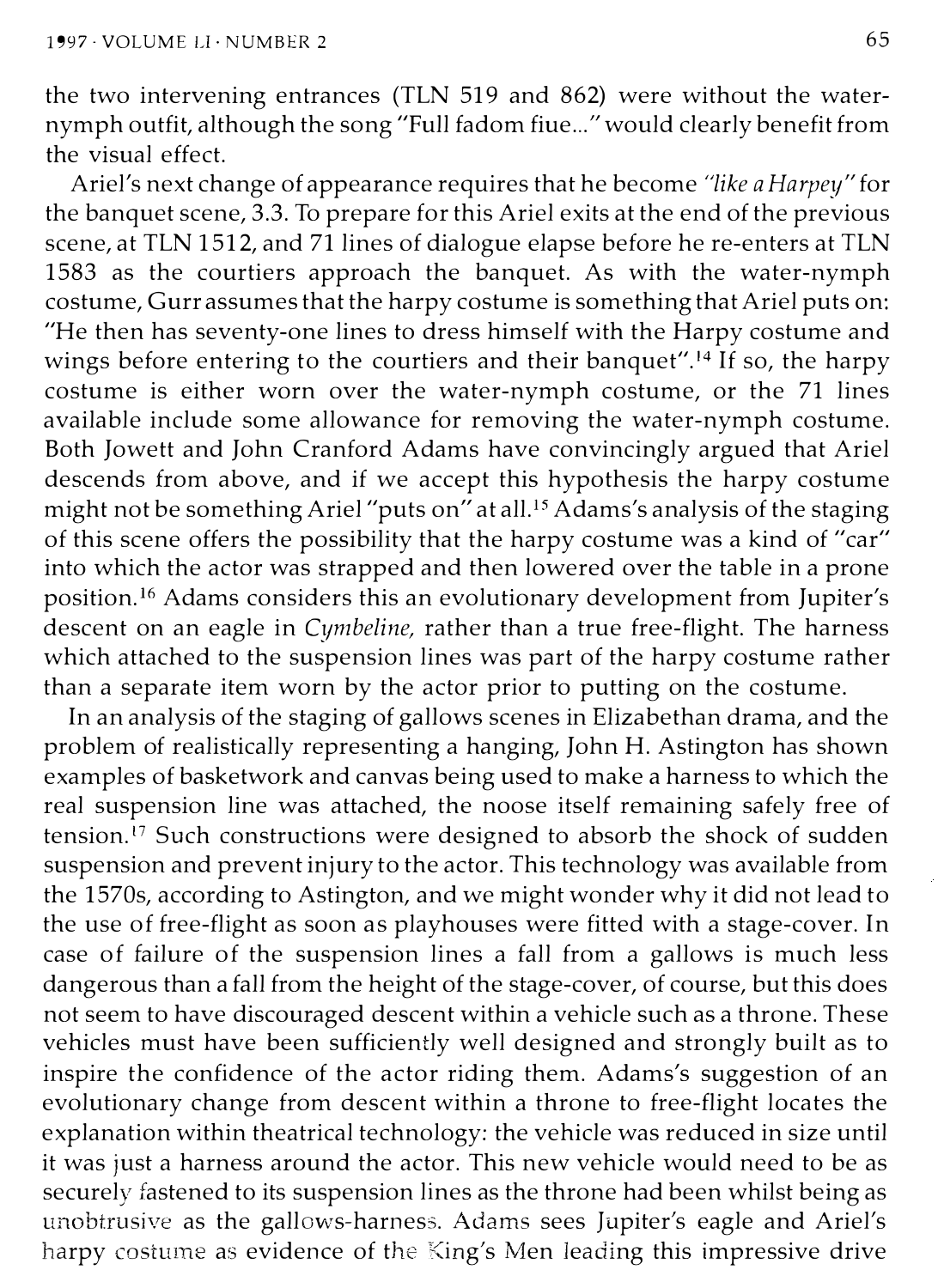66 THEATRE NOTEBOOK

towards unencumbered flight.18 If Ariel-as-harpy descends from above an allowance must be made not only for putting on (or being strapped into) the harpy costume, but also for getting from the backstage area to the loading station from where the descent begins.

Both Adams and Jowett argue that a descent to a position above the banquet is the most likely staging, and that Ariel re-ascends at the stage direction "He vanishes in Thunder" (TLN 1616). Gurr, on the other hand, appears to be thinking of Ariel entering and leaving on foot via the stage doors, since he wonders whether Ariel is to "remain on stage" to hear Prospero's praise for his performance as the harpy.19 The means of exit is important because Gurr notes that there are 71 lines of dialogue between Ariel-as-harpy's exit at TLN 1616 and his reappearance as himself at TLN 1687, the intervening time being used by the actor to remove the harpy costume. It is no coincidence, Gurr argues, that 71 lines of dialogue are required to remove the harpy costume since it took the same number of lines to put on, between TLN 1512 and TLN 1583. However there is the problem of Ariel being addressed by Prospero ("Brauely the figure of this Harpie, hast thou/Perform'd, (my Ariell)" TLN 1619-20) after Ariel's direction to exit, and Gurr examines the consequence of Ariel not being able to leave until Prospero departs at the end of the scene (TLN 1649). This would rob Ariel of the time taken to speak 33 lines, thereby upsetting the symmetry and leaving little time for the change of costume.

Gurr responds to this problem by invoking the duration of the act interval between 3.3 and 4.1, which he asserts would "have lasted the equivalent of about thirty lines of dialogue."20 In support of this assertion Gurr offers the evidence of the final act interval of Francis Beaumont's The Knight of the Burning Pestle which lasts "a little over thirty lines".<sup>21</sup> This play is unique in having the material intended for the act intervals reproduced in the early printed text. The material consists of scripted dialogue and cues for music and dancing, and the fourth interval is occupied by a speech of some 36 lines by Rafe.<sup>22</sup> Or rather, this is the fourth interval if we agree with Gurr that the marker "Finis Act. 4" is misplaced at the end of Rafe's speech and belongs before it.23 Two objections can be raised against this evidence. The very singularity of this example should make us wary of relying too heavily upon it without corroboration, and, more importantly, the authorial scripting of such material means these are scarely act intervals at all in the usual sense. There is no reason to suppose that there was any standard length for act intervals, and the occasional use of the expression "long act" in prompt books and early printed texts suggests that intervals of uneven length could be scheduled within a single play. 24 However, if we accept Gurr's figure of 30 lines as the length of the act interval between 3.3 and 4.1 of The Tempest, and do not allow Ariel to exit until the end of 3.3 as Gurr suggests,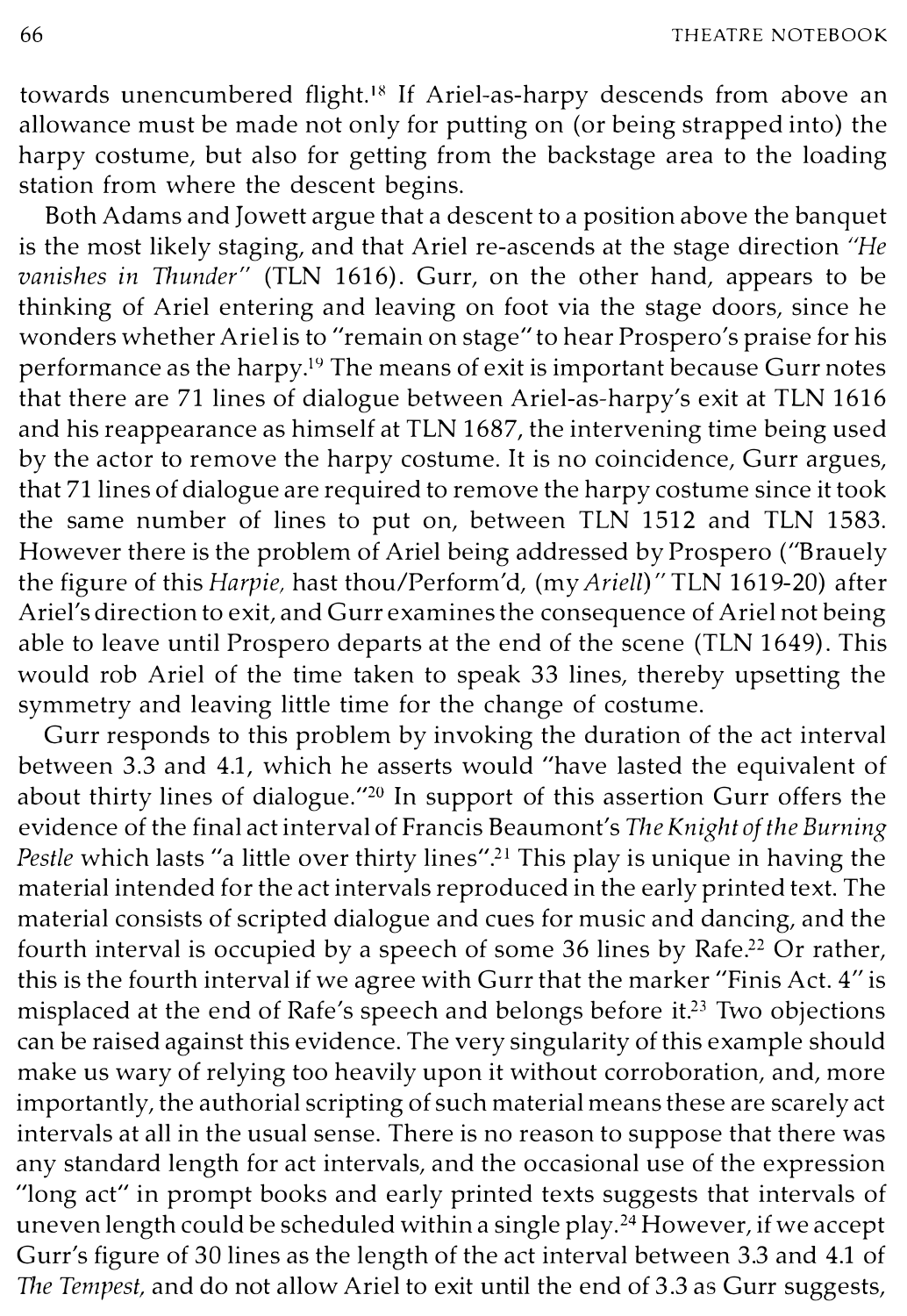the approximate symmetry of 70 lines to put on and another 70 to take off the harpy costume is restored.

Because he is looking for symmetry Gurr considers only the two staging possibilities that give Ariel roughly 70 lines to get out of the harpy costume, since that is how long it took to put it on. In fact there is no reason for Ariel to wait for Prospero to finish his speech, since only the first four lines are addressed to him and he may leave after them. This is especially true if Ariel is ascending into the heavens during this address. Several of the Folio text's stage directions conflate into a single instruction actions that occur over the next few lines of dialogue. The long direction for the setting out of the banquet (TLN 1535-8) and the long direction for the break up of the masque (TLN 1805-8) use a mode of continuous narrative which, as Jowett points out, has the effect of "running events together which are separate in the text".25 The stage direction for Ariel-as-harpy's exit is another such case and rather than imagine that he "vanishes" and then is addressed by Prospero, or fails to vanish despite the stage direction instructing him to do so, it were better to imagine Prospero commending Ariel as he rises and disappears into the heavens. This commendation occupies the first four lines of Prospero's speech (TLN 1619- 22) until, with Ariel disappearing from view, he turns his attention to the "meaner ministers" who have been gracefully removing the banquet table. Such a staging would give Ariel 65 lines plus an act interval to remove the harpy costume. If the interval was about 30 lines, as Gurr argues, the symmetry that is central to Gurr's argument about the precise timing of costume changes is destroyed, since only 71 lines were required to become "like a Harpey"but 95 lines are allowed to reverse the process.

Ariel's next costume change is required for him to take the part of Ceres in the masque in 4.1. This is a piece of doubling suggested by the need for a good singing voice for both parts and also by Ariel's statement that he "presented Ceres" (TLN 1840). Ariel is allowed 27 lines to get into the Ceres costume, between his exit at TLN 1706 and his entrance as Ceres at TLN 1733. Assuming that Ceres, Juno and Iris exit when the nymphs and reapers "vanish" as the masque is halted by Prospero (TLN 1808), Ariel has 29 lines before his reentrance as himself at TLN 1837. If we read this stage direction as another running together of events then the spirits in the masque should probably freeze when Prospero "starts sodainly and speakes" (TLN 1807) but not "vanish" until he says "Well done, auoid: no more" (TLN 1812). This gives Ariel just 25 lines before he re-enters at 1837. This example appears at first to exhibit the rough symmetry that Gurr posits.

The problem of removal of an existing costume before putting on another is particularly acute if Ariel plays Ceres in the masque, and all the more so if, as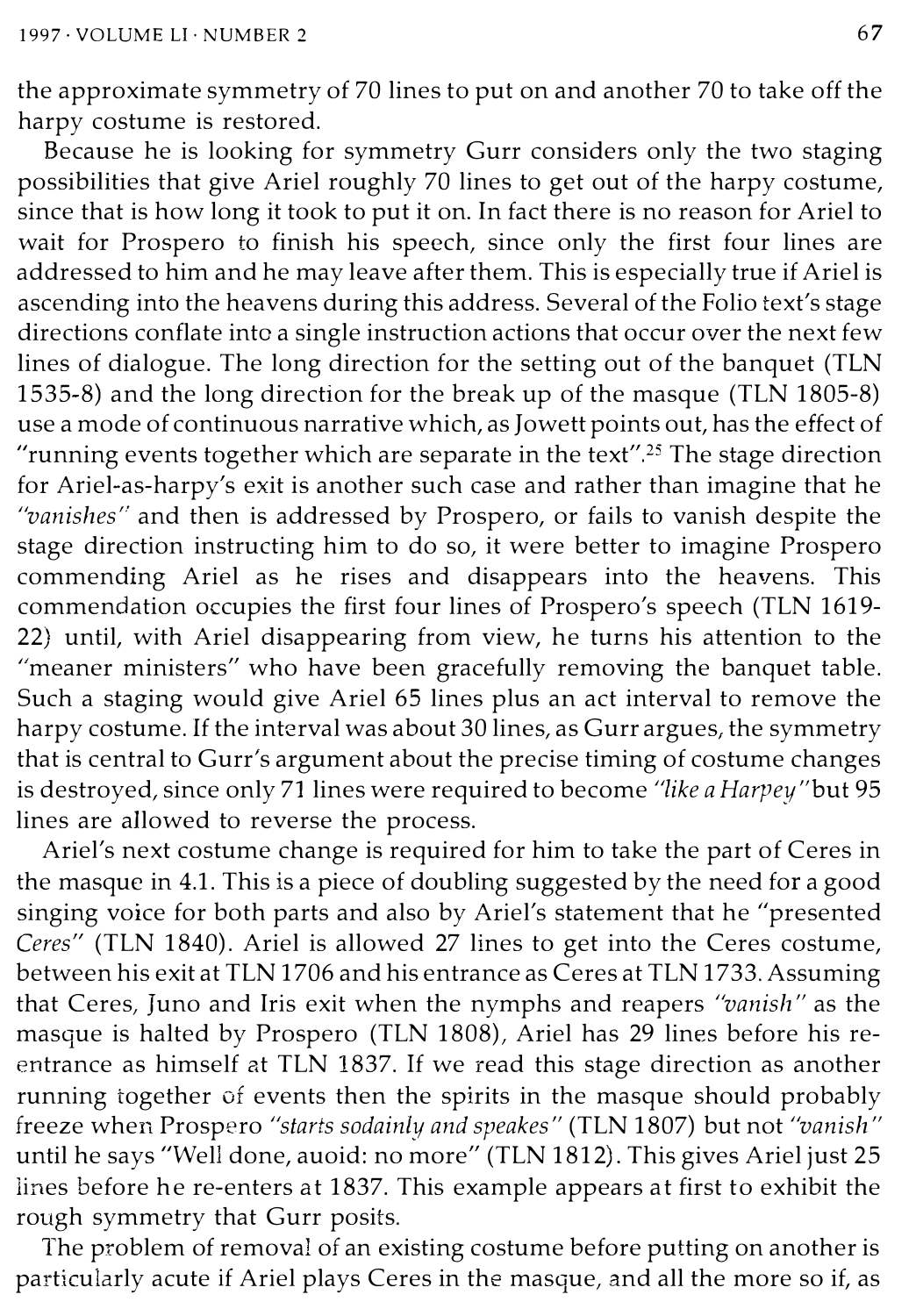Gurr believes, Ariel's water-nymph appearance is achieved by putting on a costume. To avoid the actor having to put on a third layer to represent Ceres (on top of the water-nymph costume which is on top of whatever Ariel first appeared in) some shedding of clothes might have preceded the transformation into Ceres. Gurr does not refer to Ceres's means of departure and probably assumes entrance and exit by stage doors when summarizing this example of symmetry:

He gets 27 lines between his exit as Ariel at TLN 1706 and his entry as Ceres at TLN 1733, then has 29 lines, or 25 lines of dialogue plus some business, between his departure as Ceres at the end of the masque at TLN 1808 and his re-entry at TLN 1837 in "Thy shape invisible", as Prospero calls it at TLN 1859.26

Gurr believes that the water-nymph costume denotes Ariel's invisibility. If so, the 25-29 lines available to remove the Ceres costume must include some time allowed for putting the water-nymph costume back on, unless the actor is already wearing it underneath the Ceres costume. If Gurr is right that the water-nymph and Ceres costumes are things to be "put on" there is either some frantic swapping of layers or the latter can be worn over the former.

Gurr's hypothesis is plausible for exits and entrances via stage doors. There is good reason, however, to believe that although Ceres enters by a stage door, she exits by ascending into the heavens with Juno at the end of the masque. Jowett makes a convincing case for Ceres joining Juno in her descended throne and the two of them being raised into the air. The spur for this line of thinking is the problem of interpreting Juno's command to Ceres, "goe with me/To blesse this twaine" (TLN 1764-5) . Juno has probably only just landed in her throne, since her descent was indicated by Ceres's remark "Great Iuno comes, I know her by her gate" (TLN 1763). Juno here begins the second part of her descent, which could not start until the question of Venus's absence was addressed. Since in the very next line Juno says to Ceres "goe with me", Jowett asks the rhetorical question "has she in the space of a line arrived on the stage and disembarked?". As an alternative to the hypothesis that Juno has stepped out of her throne and on to the stage, Jowett suggests:

Might not Juno invite Ceres lo join her in her throne? If this was the case, the goddesses would then be raised to a halfway stance between the stage and the heavens for their song, This would not bring them closer to Ferdinand and Miranda, but would suggest that blessings "shower" or "fall" on the couple, The spectacle of the suspended deities would justify Ferdinand's comment "This is a most maiesticke vision" - far more so than three characters standing on the stage with a bathetically grounded throne, As the text might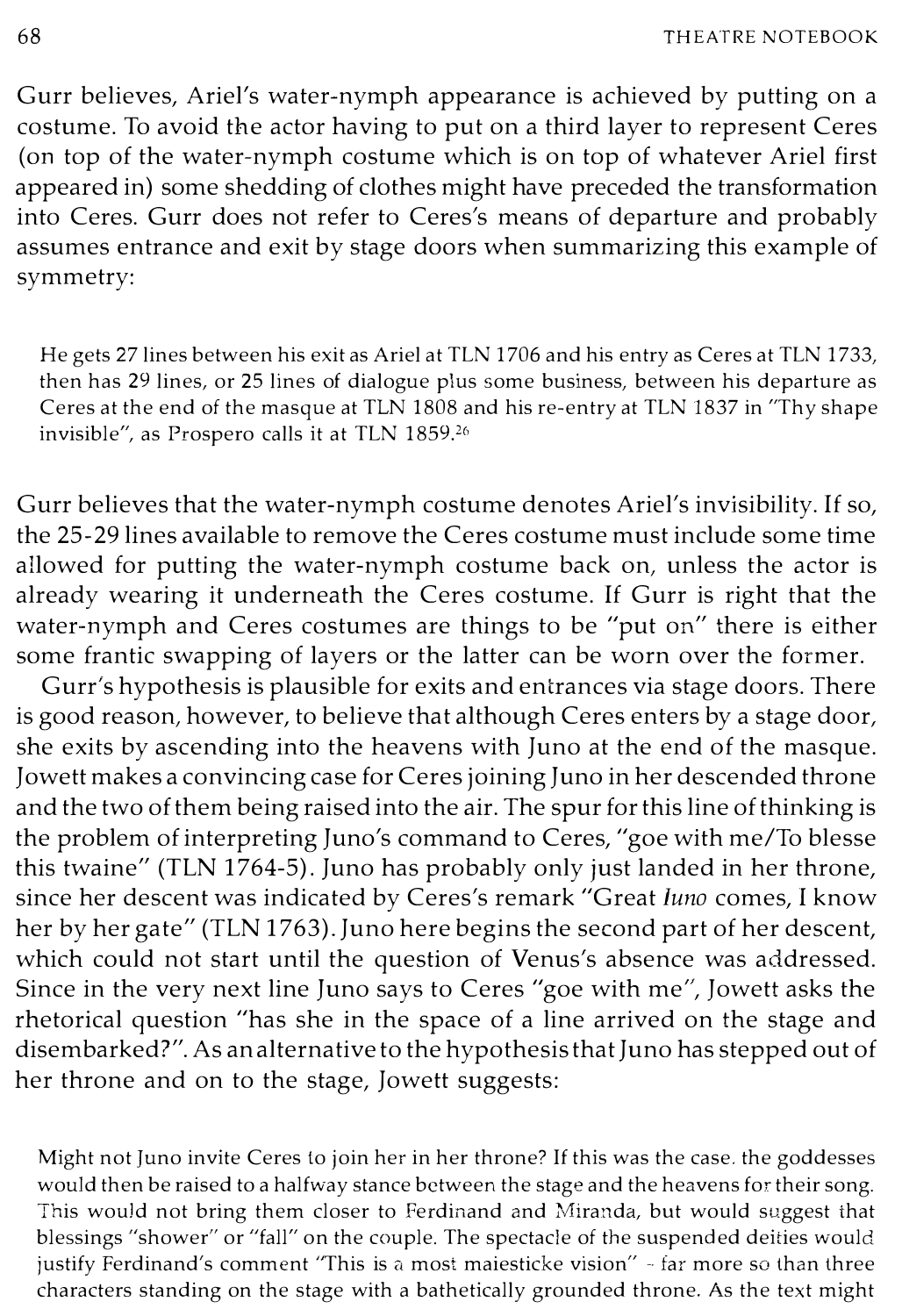imply, Ceres would have joined Juno in her element, rather than the other way round. This arrangement would also enhance the significance of Iris's role as intermediary between the goddesses and the dancers. Apart from her presence, the masque area of the stage would be clear for the dancing. From their station aloft, Juno and Ceres would be rapidly pulled up to the heavens when the spirits "vanish".<sup>27</sup>

Orgel is so convinced by Jowett's conjectured staging that he relies upon it when emending the clearly incomplete stage directions of the Folio.<sup>28</sup> It must be noted, however, that this staging makes Gurr's analysis of costume changes unworkable. The 25-9 lines Ariel has to remove the Ceres costume and revert to the water-nymph appearance roughly match the 27 lines earlier taken to become Ceres. But the earlier operation was performed within the backstage area. If Ariel-as-Ceres vanishes into the heavens with Juno then the actor must also rush down from wherever the throne is unloaded, which at the Blackfriars playhouse was probably the room above the Upper Frater. Getting down to the backstage area as well as changing out of the Ceres costume and into the waternymph costume within the 25-9 lines available is clearly impossible. Nevill Coghill estimated that 20 lines were spoken in a minute of Elizabethan drama by its original actors.<sup>29</sup> From Spevack's concordances we may determine that the average number of lines in a Shakespeare play is 2918.30 If we take the minimum running time as 2 hours and the maximum as 3 hours, $31$  this line count works out at 24 lines per minute and 16 lines per minute respectively, and hence Coghill's figure of 20 lines per minute is reasonable. Some allowance must be made for wordless action, of course, but Coghill's average is useful for long stretches of text within which wordless action occurs. This average will be a little too low for shorter segments consisting only of speech. As well as variations in pace within different plays, it must also be granted that the pace can change within a play and hence that the average figure for the whole of a single play may well be significantly more or less than the actual figure for a particular section of the text. But even if Prospero's "Clowd-capt Towres..." speech is delivered at half the average speed, 10 lines per minute, Ariel still has less than three minutes before he must reappear. The situation is eased if the water-nymph costume is worn underneath the Ceres costume, but Gurr does not consider this possibility. Even if it were possible for Ariel to change costume and get into position for his next entrance, the symmetry of Gurr's thesis is broken since the 27 lines allowed to become Ceres in the relative comfort of the backstage area cannot match 25-9 lines allowed to reverse the process whilst racing down from the room above. We can accept either Jowett's staging or Gurr's symmetrical costume changes, but not both.

There is a way to reconcile the time allowed for Ariel's changes of costume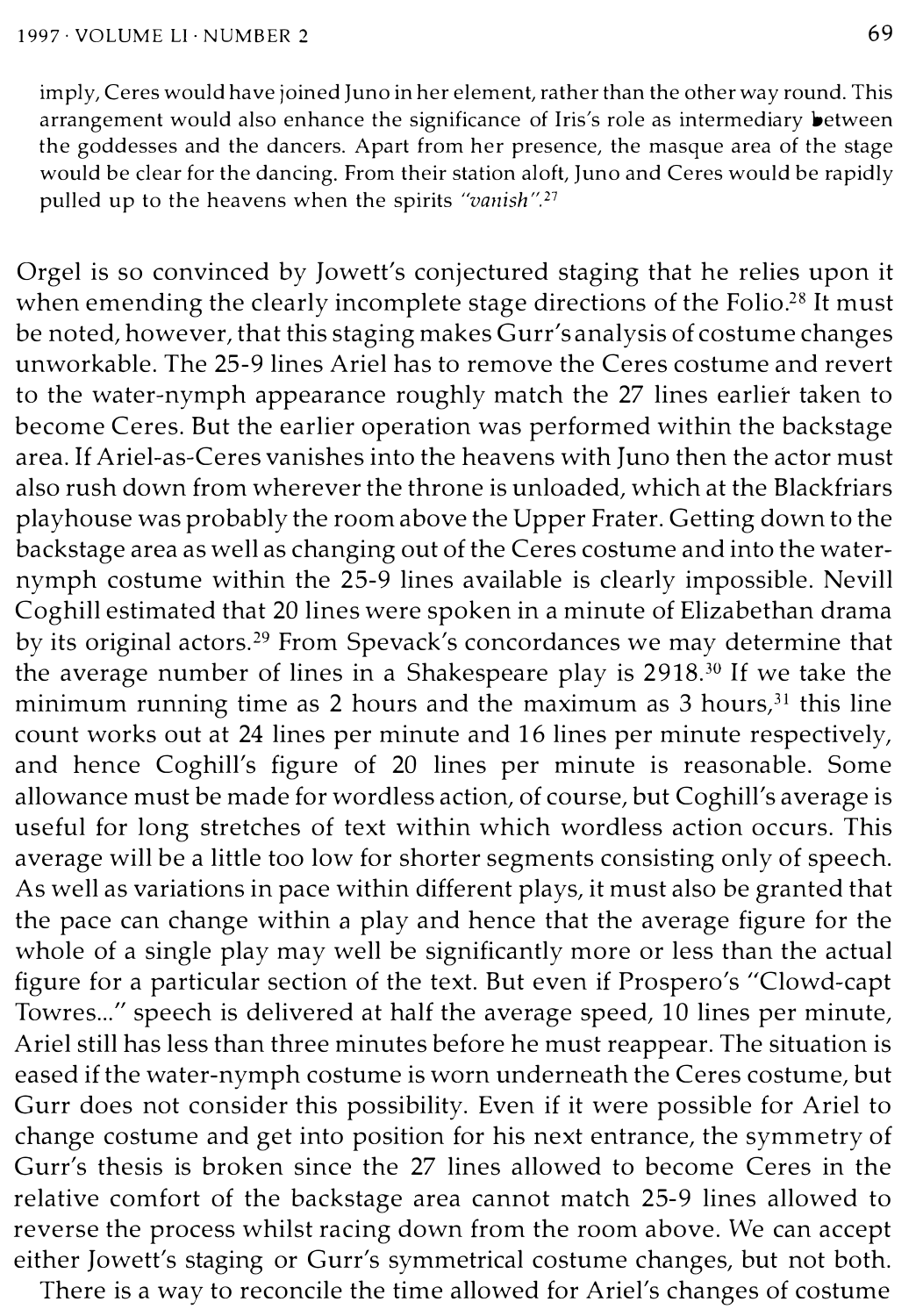with the staging conjectured by Jowett. The solution is a water-nymph costume that Ariel can wear underneath all the other costumes. This close-fitting suit is underneath whatever Ariel wears when he first enters in 1.2. Because he simply has to shed his outer layer to perform the transformation into a waternymph, the 16 lines available are quite adequate. To become the harpy in 3.3 Ariel merely has to be strapped into the "harpy-harness" that Adams envisaged, and to effect the change back into the water-nymph he merely has to be released from it by the stage-hands operating the descent machinery. The 71 lines allowed for this operation represent not the difficulty of a costume change but the time taken to secure an actor safely into a piece of theatrical machinery, and the same to release him again. The final change into and out of the Ceres costume (which is in fact his only true costume change in the usual sense) is rapid, but the 25-9 lines allowed for the removal and sprint down to the main stage are sufficient because the removal is all that is required: the water-nymph costume is, as always, underneath.

If Ariel retains the water-nymph appearance throughout the play the costumes from Munday's sea-pageant, which Saenger argues were re-used in The Tempest, have more to commend them than he has noted. The two tritons in the sea-pageant are doubly transformed: first by Neptune "altring their deformed Sea-shapes, bestowing on them the borrowed bodies of two absolute Actors", and then by "personating" Corinea and Amphion.<sup>32</sup> The costumes must show this double transformation, and it is reasonable to suppose that Burbage and Rice wore close-fitting costumes that represented the tritons transformed into bipeds, and over these they wore the layers that made them Amphion and Corinea respectively. For Corinea this required merely enhancing this aquatic outfit, since she was "a very fayre and beautifull Nimphe", and the description names the "Coronet of Pearles and Cockle shelles" as a specific adornment. Amphion, on the other hand, was a "graue and iudicious Prophet-like personage" and although he has a "wreathe of Seashelles on his head" we may guess that the "apte habits, euery way answerable to his state and profession" were the robes recorded in the payment to Burbage and Rice.<sup>33</sup> Saenger believes that the Corinea costume became Ariel's waternymph costume and the Amphion costume became Caliban's costume. Since both Corinea and Amphion have portable items such as a coronet and a wreath, and both must have close-fitting sea-shape outfits, there is no reason to treat either as an integrated costume. Rather it is better to imagine the King's Men's wardrobe enriched with two close-fitting sea-shape outfits and a collection of aquatic adornments. Because Rice was a boy, his sea-shape outfit would be smaller than Burbage's, and hence Corinea's suit would be suitable for the boy playing Ariel. The importance of Saenger's find, however, is that it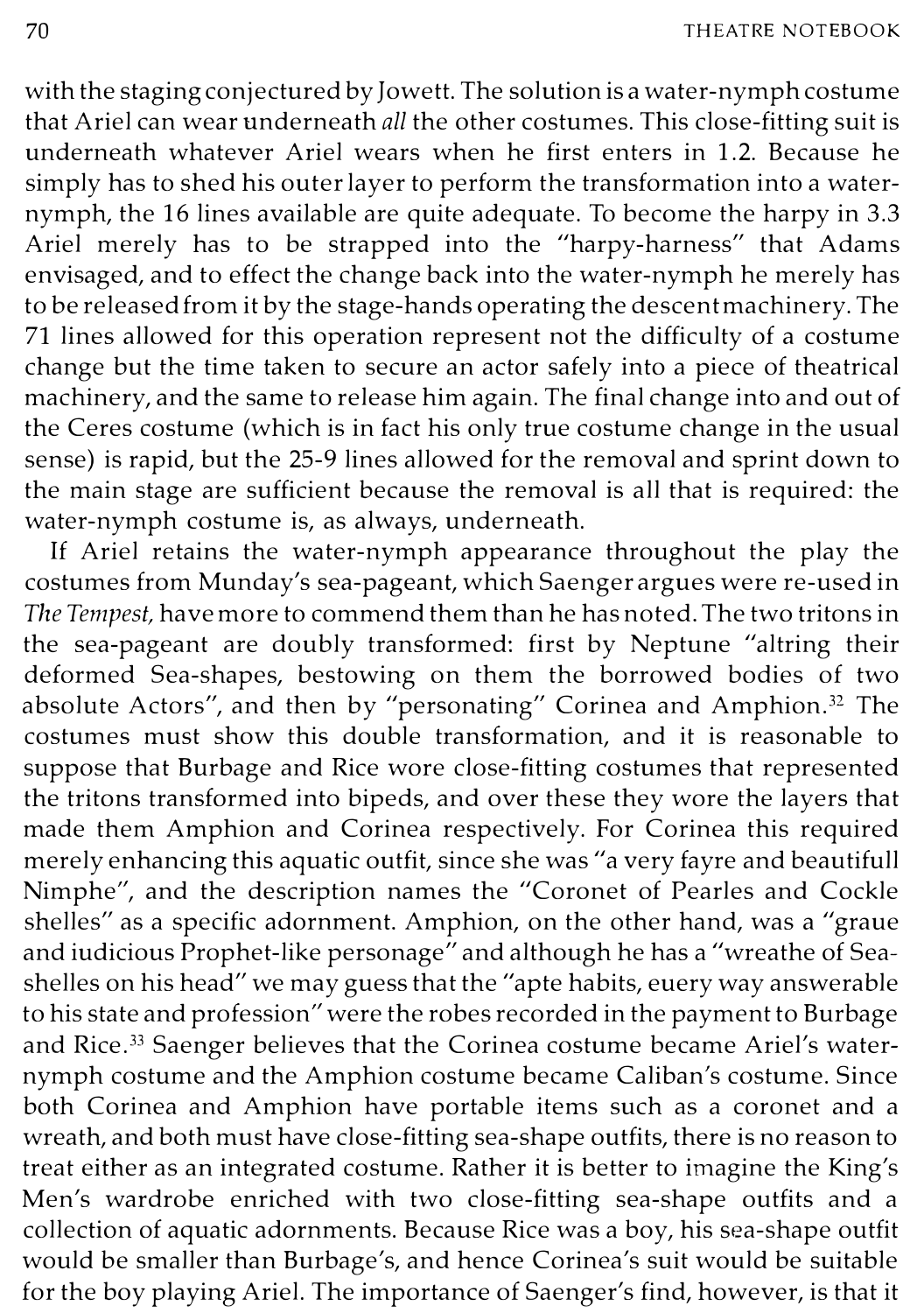provides an explanation for the otherwise impossibly rapid costume changing required in The Tempest. The water-nymph costume that Ariel wears throughout the play, with other costumes overlaid as required, was one of the two sea-shape outfits which transformed two tritons by "bestowing on them the borrowed bodies of two absolute Actors". Orgel's assumption that Ariel discards the water-nymph appearance some time before his entrance to wake Gonzalo in 2.1 (TLN 999) cannot be disproved by the evidence of the pageant costumes. But the lack of any textual instruction indicating another change of appearance, or reversion to original appearance, together with the delightful simplicity of the close-fitting triton suits as a means of rapid costume change, makes this solution more attractive.

<sup>1</sup> All references to the Folio are from Charlton Hinman (ed.), The Norton Facsimile of The First Folio of Shakespeare, New York, 1968 and using Through Line Numbering. (TLN)

<sup>2</sup> John Jowett, "New Created Creatures: Ralph Crane and the Stage Directions in The Tempest", Shakespeare Survey 36, Cambridge 1983, 107-20, 114.

<sup>3</sup> Michael Baird Saenger, "The Costumes of Caliban and Ariel qua Sea-Nymph", Notes and Queries, n.s. 42, 1995, 334-36.

4 Anthony Munday, Londons Love, to the Royal Prince Henrie, London, 1610, sig. B4.

<sup>6</sup> Saenger, "The Costumes of Caliban and Ariel qua Sea-Nymph", 335.

7 Munday, Londons Love, sig. C4.

s Saenger, "The Costumes of Caliban and Ariel qua Sea-Nymph", 335.

<sup>9</sup> Andrew Gurr, "The Tempest's Tempest at Blackfriars", Shakespeare Survey 41, 1989, 91-102, 95.

- $10$  Gurr, 94-5.
- <sup>11</sup> Gurr, 95.
- <sup>12</sup> Gurr, 95.

 $13$  William Shakespeare, The Tempest, edited by Stephen Orgel, The Oxford Shakespeare, Oxford, 1987, 142.

<sup>14</sup> Gurr, 94.

<sup>15</sup> Jowett, 119; John Cranford Adams, "The Staging of The Tempest, Ill-iii", Review of English Studies, 14, 1938, 404-19, 410.

<sup>16</sup> Adams, "The Staging of **The Tempest**, III.iii", 411-13.

<sup>17</sup> John H. Astington, "Gallows Scenes on the Elizabethan Stage", Theatre Notebook, 37, 1983, 3-9.

<sup>18</sup> Adams, "The Staging of The Tempest, Ill.iii", 411n1-2.

<sup>22</sup> Francis Beaumont, The Knight of the Burning Pestle, London, 1613, sig. I2-12<sup>V</sup>

<sup>23</sup> Francis Beaumont, The Knight of the Burning Pestle, edited by Andrew Gurr, Fountain well Drama Texts, Edinburgh, 1968, 13-4.

<sup>24</sup> See the example given in Gary Tavlor and John Jowett, **Shakespeare Reshaped: 1606-1623,** Oxford, 1993, 5-6, 11.

<sup>&</sup>lt;sup>5</sup> Munday, **Londons Love**, sig.  $CI<sup>V</sup>$ .

<sup>19</sup> Gurr, 94.

<sup>&</sup>lt;sup>20</sup> Gurr, 94.

<sup>&</sup>lt;sup>21</sup> Gurr, 93.